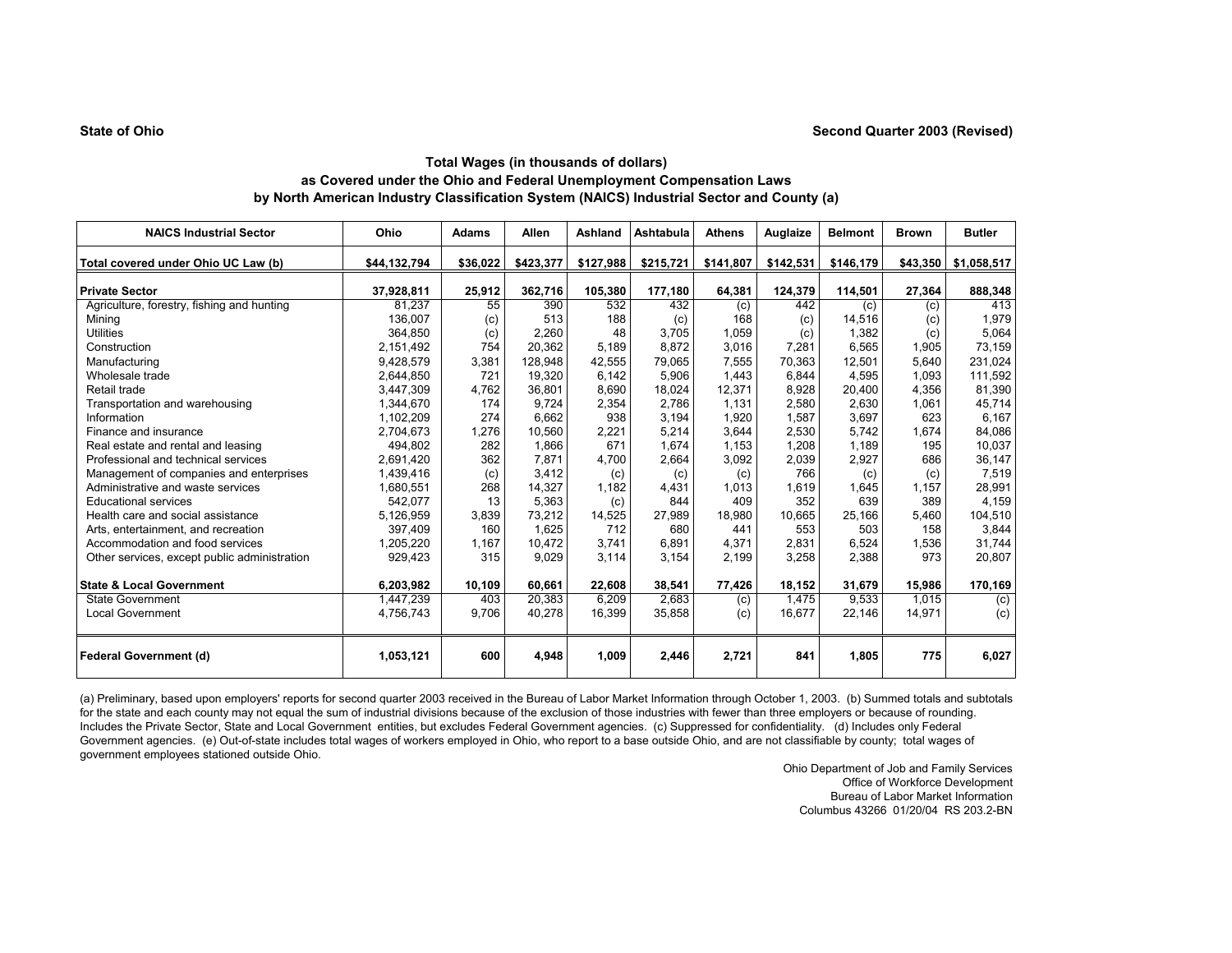| <b>NAICS Industrial Sector</b>               | Carroll  | Champaign | Clark     | <b>Clermont</b> | <b>Clinton</b> | Columbiana | Coshocton | Crawford  | Cuyahoga    | <b>Darke</b> |
|----------------------------------------------|----------|-----------|-----------|-----------------|----------------|------------|-----------|-----------|-------------|--------------|
| Total covered under Ohio UC Law (b)          | \$32,322 | \$79,700  | \$371,071 | \$414,080       | \$202,154      | \$209,671  | \$90,651  | \$110,027 | \$7,041,970 | \$126,400    |
|                                              |          |           |           |                 |                |            |           |           |             |              |
| <b>Private Sector</b>                        | 25,970   | 65,242    | 306,465   | 354,651         | 179,852        | 174,735    | 79,003    | 93,581    | 6,195,661   | 110,792      |
| Agriculture, forestry, fishing and hunting   | 66       | 379       | 4,258     | (c)             | 111            | 597        | 522       | 766       | 2,308       | 3,595        |
| Minina                                       | 120      | (c)       | (c)       | (c)             | (c)            | 1,829      | 1,448     | (c)       | 3.347       | (c)          |
| <b>Utilities</b>                             | (c)      | (c)       | 2,096     | 9,977           | (c)            | 678        | 7,025     | (c)       | 22,875      | (c)          |
| Construction                                 | 1,977    | 2,087     | 14,663    | 28,844          | 2,381          | 7,853      | 2,282     | 4,867     | 276.022     | 8,644        |
| Manufacturing                                | 9,714    | 37,677    | 85,952    | 84,218          | 41,257         | 58,553     | 36,450    | 45,930    | 1,066,270   | 42,561       |
| Wholesale trade                              | 1,114    | 2,098     | 15,280    | 29,352          | 4,547          | 8,944      | 1,240     | 3,987     | 506,551     | 6,498        |
| Retail trade                                 | 3,449    | 5,471     | 32,925    | 47,273          | 10,724         | 19,651     | 5,259     | 7.005     | 456,890     | 9,300        |
| Transportation and warehousing               | 1,541    | 595       | 18,459    | 4,967           | (c)            | 11,478     | 2,695     | 1,208     | 209,283     | 6,879        |
| Information                                  | 655      | 956       | 2,018     | 17,193          | 2,852          | 2,100      | 658       | 664       | 226,068     | 815          |
| Finance and insurance                        | 919      | 2,104     | 8,492     | 36,863          | 6,610          | 8,367      | 1,590     | 5,646     | 726,407     | 5,094        |
| Real estate and rental and leasing           | 110      | 947       | 3,207     | 3,491           | 1,243          | 1,268      | 262       | 293       | 106,917     | 1,040        |
| Professional and technical services          | 441      | 805       | 9,011     | 19,969          | 1,808          | 4,478      | 2,745     | 3,136     | 574,837     | 4,686        |
| Management of companies and enterprises      | (c)      | (c)       | (c)       | 2,236           | 2,255          | 1,022      | (c)       | (c)       | 230,211     | (c)          |
| Administrative and waste services            | 710      | 992       | 8.709     | 10,701          | 4,081          | 6,614      | 1,908     | 1,058     | 272,564     | 3,421        |
| <b>Educational services</b>                  | (c)      | (c)       | 5,965     | 2,204           | (c)            | 278        | (c)       | (c)       | 153,867     | (c)          |
| Health care and social assistance            | 2,515    | 5,502     | 59,949    | 31,352          | 7,191          | 30,006     | 10.691    | 13,395    | 920.925     | 12,441       |
| Arts, entertainment, and recreation          | 294      | 426       | 1,605     | 2,618           | 227            | 846        | 992       | 224       | 119.652     | 402          |
| Accommodation and food services              | 1,159    | 2,022     | 12,746    | 12,887          | 3,100          | 5,683      | 1,566     | 2,333     | 171,367     | 2,447        |
| Other services, except public administration | 766      | 1,409     | 11,291    | 10,288          | 1,918          | 4,490      | 1,394     | 1,450     | 149,298     | 2,296        |
| <b>State &amp; Local Government</b>          | 6,352    | 14,458    | 64,605    | 59,429          | 22,301         | 34,937     | 11,647    | 16,446    | 846,310     | 15,608       |
| <b>State Government</b>                      | 304      | 573       | 4,563     | 4,976           | 1,423          | 3.023      | 479       | 1.285     | 66.617      | 483          |
| <b>Local Government</b>                      | 6,048    | 13,885    | 60,042    | 54,453          | 20,878         | 31,913     | 11,168    | 15,161    | 779,693     | 15,124       |
| <b>Federal Government (d)</b>                | 428      | 685       | 7,119     | 3,443           | 1,883          | 7,403      | 992       | 745       | 240,759     | 1,123        |

(a) Preliminary, based upon employers' reports for second quarter 2003 received in the Bureau of Labor Market Information through October 1, 2003. (b) Summed totals and subtotals for the state and each county may not equal the sum of industrial divisions because of the exclusion of those industries with fewer than three employers or because of rounding. Includes the Private Sector, State and Local Government entities, but excludes Federal Government agencies. (c) Suppressed for confidentiality. (d) Includes only Federal Government agencies. (e) Out-of-state includes total wages of workers employed in Ohio, who report to a base outside Ohio, and are not classifiable by county; total wages of government employees stationed outside Ohio.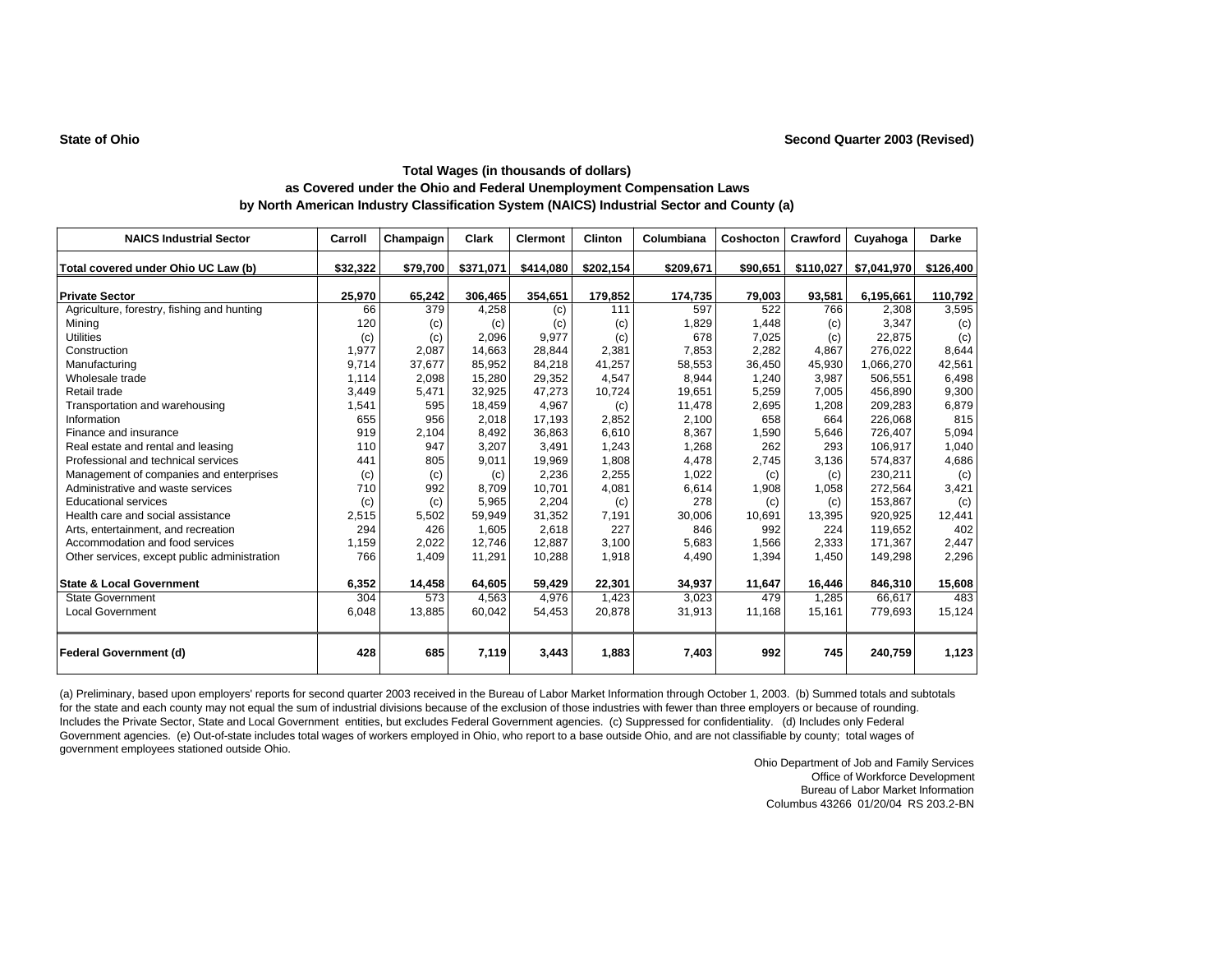| <b>NAICS Industrial Sector</b>               | <b>Defiance</b> | <b>Delaware</b> | Erie      | <b>Fairfield</b> | <b>Fayette</b> | <b>Franklin</b> | <b>Fulton</b> | Gallia   | Geauga    | Greene    |
|----------------------------------------------|-----------------|-----------------|-----------|------------------|----------------|-----------------|---------------|----------|-----------|-----------|
| Total covered under Ohio UC Law (b)          | \$147,731       | \$438,874       | \$306,206 | \$239,383        | \$73,035       | \$6,196,565     | \$151,805     | \$90,025 | \$246,029 | \$390,610 |
| <b>Private Sector</b>                        | 132,304         | 389,367         | 259,450   | 174,786          | 60,626         | 5,178,428       | 134,498       | 73,533   | 213,987   | 306,003   |
| Agriculture, forestry, fishing and hunting   | (c)             | 848             | 1,550     | (c)              | 93             | 2,441           | 1.702         | 252      | 1.675     | 854       |
| Mining                                       | (c)             | (c)             | 2,175     | (c)              | (c)            | 3,275           | (c)           | (c)      | (c)       | (c)       |
| <b>Utilities</b>                             | 214             | (c)             | (c)       | 2,172            | (c)            | 42.847          | (c)           | 14,134   | (c)       | (c)       |
| Construction                                 | 4,720           | 26,133          | 11,939    | 17,070           | 2,073          | 296,182         | 8,553         | 2,666    | 18.792    | 14,383    |
| Manufacturing                                | 75,309          | 55,137          | 105,827   | 43,693           | 24,979         | 534.306         | 82,326        | 8.446    | 81.994    | 43,148    |
| Wholesale trade                              | 5,768           | 21,795          | 16,576    | 5,920            | 3,392          | 341,705         | 7,329         | 1,374    | 16,574    | 13,356    |
| Retail trade                                 | 12,658          | 43,573          | 21,763    | 24,143           | 8,949          | 561,496         | 8,071         | 7,564    | 16,892    | 43,596    |
| Transportation and warehousing               | 2,977           | 11,996          | 6,622     | 3,685            | 5,136          | 257,304         | 1,939         | 2,421    | 5,399     | 5,095     |
| Information                                  | 2,081           | 3,452           | 3,559     | 2,086            | 428            | 246.643         | 1.144         | 913      | 1,462     | 8,434     |
| Finance and insurance                        | 5,256           | 70,117          | 6,571     | 7,076            | 2,473          | 605.697         | 3,327         | 2.705    | 7.115     | 17,189    |
| Real estate and rental and leasing           | 392             | 4,956           | 1,694     | 2,538            | 606            | 102,112         | 1,103         | 372      | 1,378     | 2,483     |
| Professional and technical services          | 1,965           | 63,936          | 7,832     | 8,938            | 881            | 528,551         | 1,976         | 454      | 8,595     | 75,533    |
| Management of companies and enterprises      | 1,297           | (c)             | 462       | 1.450            | (c)            | 256,445         | (c)           | (c)      | 1.195     | 1,825     |
| Administrative and waste services            | 1,687           | 9,915           | 6,157     | 12,607           | 697            | 308,520         | 1,783         | 2,001    | 13,969    | 11,188    |
| <b>Educational services</b>                  | 1,550           | 7,073           | (c)       | 1,250            | (c)            | 59,888          | (c)           | (c)      | 3.770     | 12,448    |
| Health care and social assistance            | 11,160          | 22,228          | 32,092    | 24,106           | 6,706          | 625.741         | 9,496         | 22.531   | 19,690    | 32,104    |
| Arts, entertainment, and recreation          | 404             | 9,392           | 15,023    | 1,139            | 312            | 41.069          | 1,094         | 236      | 2,608     | 2,770     |
| Accommodation and food services              | 2,429           | 16,425          | 13,073    | 10,261           | 2,688          | 195,415         | 2,213         | 2,369    | 5,827     | 14,841    |
| Other services, except public administration | 2,297           | 7,249           | 4,227     | 6,010            | 1,038          | 168,790         | 1,592         | 2,028    | 5,228     | 5,253     |
| <b>State &amp; Local Government</b>          | 15,427          | 49,507          | 46,756    | 64,597           | 12,409         | 1,018,137       | 17,307        | 16,492   | 32,042    | 84,607    |
| <b>State Government</b>                      | 1,347           | 11,801          | 10,241    | 8,989            | 611            | 496.001         | 1,627         | (c)      | 1,889     | (c)       |
| <b>Local Government</b>                      | 14,081          | 37,707          | 36,516    | 55,608           | 11.798         | 522,136         | 15,680        | (c)      | 30,153    | (c)       |
| <b>Federal Government (d)</b>                | 1,128           | 2,931           | 2,194     | 2,749            | 569            | 155,905         | 971           | 868      | 1,243     | 174,037   |

(a) Preliminary, based upon employers' reports for second quarter 2003 received in the Bureau of Labor Market Information through October 1, 2003. (b) Summed totals and subtotals for the state and each county may not equal the sum of industrial divisions because of the exclusion of those industries with fewer than three employers or because of rounding. Includes the Private Sector, State and Local Government entities, but excludes Federal Government agencies. (c) Suppressed for confidentiality. (d) Includes only Federal Government agencies. (e) Out-of-state includes total wages of workers employed in Ohio, who report to a base outside Ohio, and are not classifiable by county; total wages of government employees stationed outside Ohio.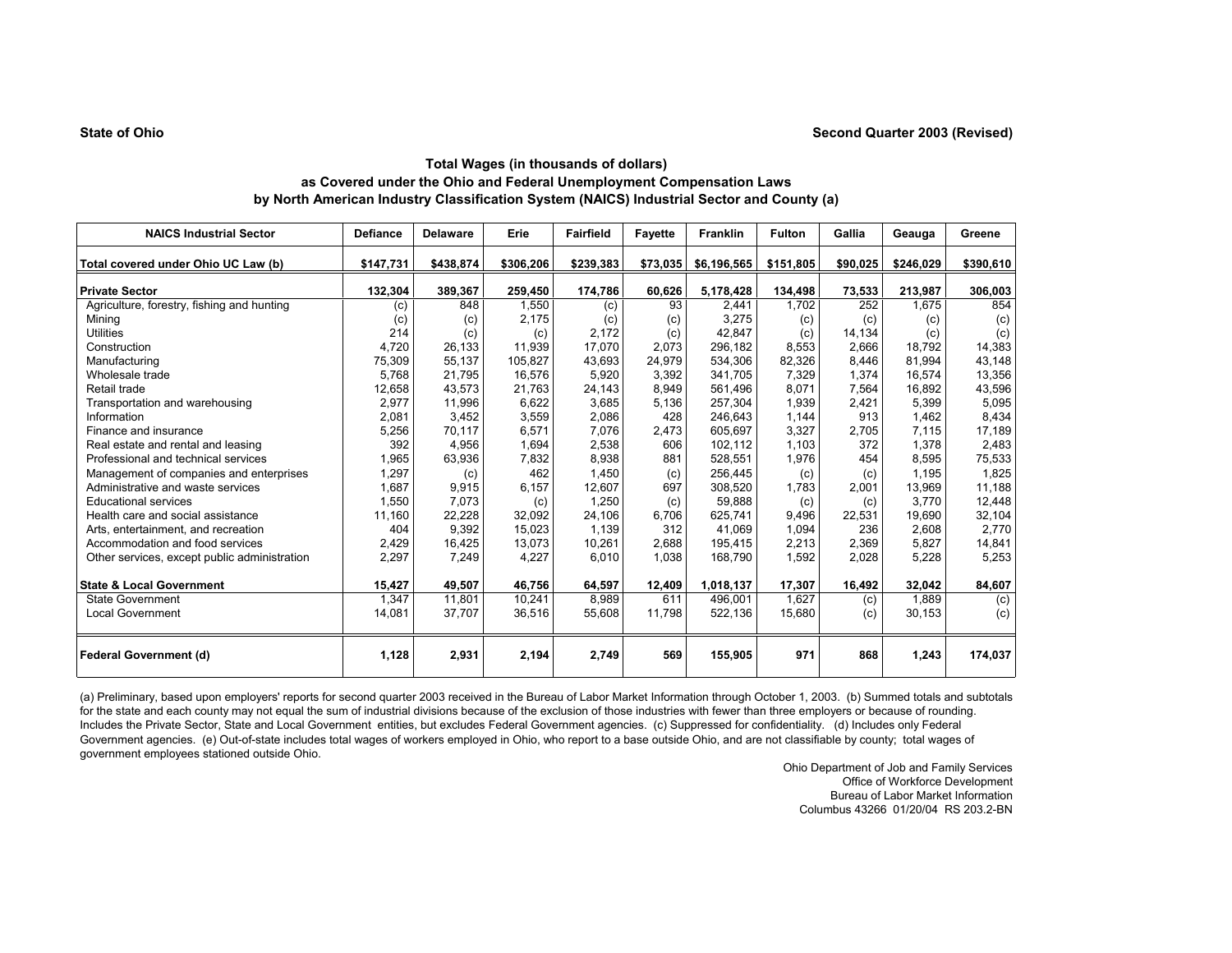# **State of Ohio**

# **Total Wages (in thousands of dollars) as Covered under the Ohio and Federal Unemployment Compensation Laws by North American Industry Classification System (NAICS) Industrial Sector and County (a)**

| <b>NAICS Industrial Sector</b>               | Guernsey | <b>Hamilton</b> | <b>Hancock</b> | Hardin   | Harrison | Henry    | Highland | Hocking  | <b>Holmes</b> | Huron     |
|----------------------------------------------|----------|-----------------|----------------|----------|----------|----------|----------|----------|---------------|-----------|
| Total covered under Ohio UC Law (b)          | \$99,907 | \$5,244,070     | \$344,413      | \$56,882 | \$22,887 | \$83,676 | \$73,950 | \$41,569 | \$101,564     | \$176,485 |
| <b>Private Sector</b>                        | 77,619   | 4,751,729       | 318,223        | 46,087   | 17,616   | 69,574   | 55,336   | 28,396   | 90,632        | 156,407   |
| Agriculture, forestry, fishing and hunting   | (c)      | 1.304           | 241            | 113      | 184      | 573      | 200      | 135      | 1.068         | 2,021     |
| Mining                                       | 968      | 960             | 38,032         | (c)      | 4,383    | (c)      | 1,119    | (c)      | 1.169         | (c)       |
| <b>Utilities</b>                             | 626      | 51,518          | 1,679          | 608      | (c)      | (c)      | 777      | (c)      | 470           | (c)       |
| Construction                                 | 4,330    | 246,903         | 9,563          | 1,108    | 618      | 5,671    | 2,189    | 1,992    | 8,546         | 15,897    |
| Manufacturing                                | 26,370   | 888,073         | 117,792        | 20,563   | 4,220    | 34,473   | 22,449   | 10,043   | 39,367        | 75,145    |
| Wholesale trade                              | 2,689    | 372,937         | 10,880         | 2,445    | 1,142    | 2,742    | 1,319    | 1,235    | 4,909         | 5,519     |
| Retail trade                                 | 9,192    | 315,487         | 28,742         | 4,099    | 1,200    | 5,435    | 7,962    | 4,394    | 8,925         | 11,573    |
| Transportation and warehousing               | 2,221    | 111,046         | 13,430         | 563      | 465      | 4,846    | 1,095    | 564      | 3,341         | 6,881     |
| Information                                  | 1,435    | 149,127         | 4,075          | 587      | 168      | 813      | 2,741    | 359      | 493           | 2,683     |
| Finance and insurance                        | 2,205    | 348,029         | 9,242          | 1,247    | (c)      | 2,065    | 4,214    | 1,243    | 2,641         | 3,005     |
| Real estate and rental and leasing           | 925      | 72,565          | 2,552          | 222      | 408      | (c)      | 423      | 312      | (c)           | 655       |
| Professional and technical services          | 1,998    | 477,204         | 5,286          | 555      | 291      | 640      | 822      | 542      | 2.128         | 4,315     |
| Management of companies and enterprises      | (c)      | 455,892         | 5,639          | (c)      | (c)      | (c)      | (c)      | (c)      | 1,586         | (c)       |
| Administrative and waste services            | 2,633    | 245,670         | 13,353         | 208      | 246      | 1,117    | 969      | 597      | 3,291         | 1,813     |
| <b>Educational services</b>                  | 117      | 62.446          | 7,264          | (c)      | (c)      | 155      | (c)      | 131      | (c)           | (c)       |
| Health care and social assistance            | 15,522   | 635,802         | 35,340         | 4,080    | 3,096    | 6,331    | 5,721    | 3,097    | 7,825         | 16,300    |
| Arts, entertainment, and recreation          | 254      | 72,663          | 987            | 170      | 211      | 48       | 42       | 367      | 264           | 452       |
| Accommodation and food services              | 3,965    | 128,237         | 8,669          | 1,693    | 309      | 1,076    | 2,402    | 1.708    | 3,219         | 4,444     |
| Other services, except public administration | 1,341    | 115,867         | 5,456          | 901      | 240      | 1,124    | 892      | 806      | 1,207         | 2,898     |
| <b>State &amp; Local Government</b>          | 22,288   | 492,341         | 26,190         | 10,795   | 5,271    | 14,102   | 18,613   | 13,173   | 10,932        | 20,078    |
| <b>State Government</b>                      | 9,403    | (c)             | 2,367          | 388      | 291      | 451      | 1,212    | 4.463    | 358           | 1,058     |
| <b>Local Government</b>                      | 12,885   | (c)             | 23,823         | 10,408   | 4,980    | 13,651   | 17,402   | 8,710    | 10,574        | 19,020    |
| <b>Federal Government (d)</b>                | 1,049    | 135,882         | 1,905          | 733      | 552      | 712      | 1,139    | 412      | 638           | 1,328     |

(a) Preliminary, based upon employers' reports for second quarter 2003 received in the Bureau of Labor Market Information through October 1, 2003. (b) Summed totals and subtotals for the state and each county may not equal the sum of industrial divisions because of the exclusion of those industries with fewer than three employers or because of rounding. Includes the Private Sector, State and Local Government entities, but excludes Federal Government agencies. (c) Suppressed for confidentiality. (d) Includes only Federal Government agencies. (e) Out-of-state includes total wages of workers employed in Ohio, who report to a base outside Ohio, and are not classifiable by county; total wages of government employees stationed outside Ohio.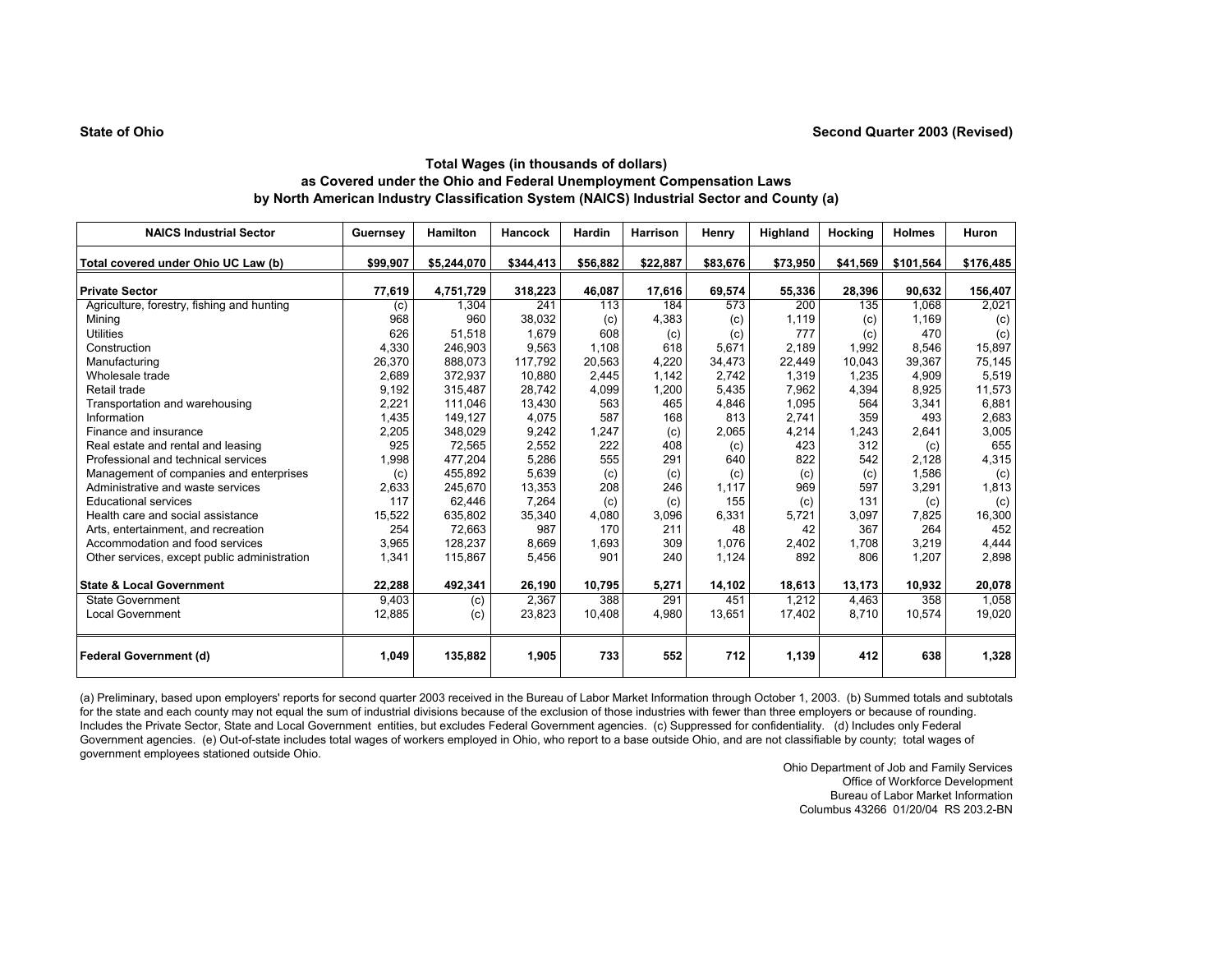| <b>NAICS Industrial Sector</b>               | <b>Jackson</b> | Jefferson | Knox      | Lake      | Lawrence | Licking   | Logan     | Lorain    | Lucas       | <b>Madison</b> |
|----------------------------------------------|----------------|-----------|-----------|-----------|----------|-----------|-----------|-----------|-------------|----------------|
| Total covered under Ohio UC Law (b)          | \$68,840       | \$181,055 | \$128,635 | \$780,154 | \$67,181 | \$398,240 | \$159,450 | \$794,276 | \$1,920,929 | \$108,376      |
| <b>Private Sector</b>                        | 57,222         | 153,815   | 106,240   | 674,990   | 47,320   | 334,551   | 143,143   | 665,261   | 1,627,295   | 79,656         |
| Agriculture, forestry, fishing and hunting   | 396            | (c)       | 454       | 8,387     | (c)      | 5,058     | 418       | 4,973     | 2,637       | 578            |
| Mining                                       | 1,970          | 531       | 806       | 2,450     | (c)      | 551       | (c)       | (c)       | 1,239       | (c)            |
| <b>Utilities</b>                             | (c)            | 13,710    | 562       | 23,933    | 1,080    | 2,144     | 332       | 5,807     | 12,502      | (c)            |
| Construction                                 | 3,492          | 16,321    | 10,590    | 42,418    | 4,738    | 25,457    | 5,061     | 48,918    | 111,061     | 3,819          |
| Manufacturing                                | 26,697         | 34,585    | 39,887    | 231,348   | 4,696    | 79,727    | 77,650    | 265,789   | 395,654     | 31,605         |
| Wholesale trade                              | 1,511          | 5,687     | 2,856     | 42,808    | 958      | 23,658    | 3,515     | 24,622    | 92,722      | 3,841          |
| Retail trade                                 | 6,538          | 15,452    | 9,774     | 75,496    | 9,538    | 46,372    | 8.658     | 63,977    | 153,596     | 7,985          |
| Transportation and warehousing               | 1,358          | 2.769     | 733       | 6,425     | 5,598    | 13,115    | 11,137    | 15,325    | 54,699      | 2,184          |
| Information                                  | 738            | 4,769     | 1,850     | 7,896     | 861      | 4,978     | 805       | 10,829    | 36,419      | 395            |
| Finance and insurance                        | 2,445          | 3,723     | 2,637     | 19,362    | 2,176    | 25,271    | 2,509     | 17,283    | 74,952      | 1,528          |
| Real estate and rental and leasing           | 207            | 1,469     | 628       | 5,476     | 301      | 5,963     | 1,199     | 5,328     | 22,590      | 415            |
| Professional and technical services          | 798            | 3,121     | 2,164     | 38,512    | 1,779    | 16,970    | 5,508     | 17,968    | 98,649      | 4,188          |
| Management of companies and enterprises      | 1,010          | (c)       | 394       | 19,672    | (c)      | 2.875     | (c)       | (c)       | 35,333      | (c)            |
| Administrative and waste services            | 972            | 7,409     | 2.060     | 24,984    | 1,501    | 10,246    | 8.771     | 25,208    | 93,471      | 2,706          |
| <b>Educational services</b>                  | (c)            | 3,919     | 9,863     | 6,456     | 135      | 8,411     | 112       | 17,222    | 19,555      | 207            |
| Health care and social assistance            | 5,463          | 31,096    | 14,266    | 73,300    | 8,472    | 40,131    | 10,576    | 93,739    | 312,890     | 16,514         |
| Arts, entertainment, and recreation          | 181            | 1,259     | 635       | 4,294     | 197      | 2,286     | 740       | 4,556     | 13,681      | 95             |
| Accommodation and food services              | 2,049          | 4,473     | 3,774     | 24,048    | 2,715    | 13,457    | 2,794     | 20,208    | 53,979      | 2,667          |
| Other services, except public administration | 944            | 3,434     | 2,307     | 17,726    | 1,829    | 7.879     | 2,649     | 17,990    | 41,667      | 827            |
| <b>State &amp; Local Government</b>          | 11,619         | 27,241    | 22,395    | 105,163   | 19,861   | 63,689    | 16,306    | 129,016   | 293,634     | 28,720         |
| <b>State Government</b>                      | 1,798          | 1,207     | (c)       | 1,585     | 2,382    | 10,074    | 916       | 14,226    | 98,542      | 16,074         |
| <b>Local Government</b>                      | 9,821          | 26,033    | (c)       | 103,579   | 17,479   | 53,615    | 15,390    | 114,789   | 195,092     | 12,645         |
| <b>Federal Government (d)</b>                | 777            | 2,516     | 1,046     | 5,351     | 1,289    | 6,060     | 1,651     | 28,575    | 26,082      | 821            |

(a) Preliminary, based upon employers' reports for second quarter 2003 received in the Bureau of Labor Market Information through October 1, 2003. (b) Summed totals and subtotals for the state and each county may not equal the sum of industrial divisions because of the exclusion of those industries with fewer than three employers or because of rounding. Includes the Private Sector, State and Local Government entities, but excludes Federal Government agencies. (c) Suppressed for confidentiality. (d) Includes only Federal Government agencies. (e) Out-of-state includes total wages of workers employed in Ohio, who report to a base outside Ohio, and are not classifiable by county; total wages of government employees stationed outside Ohio.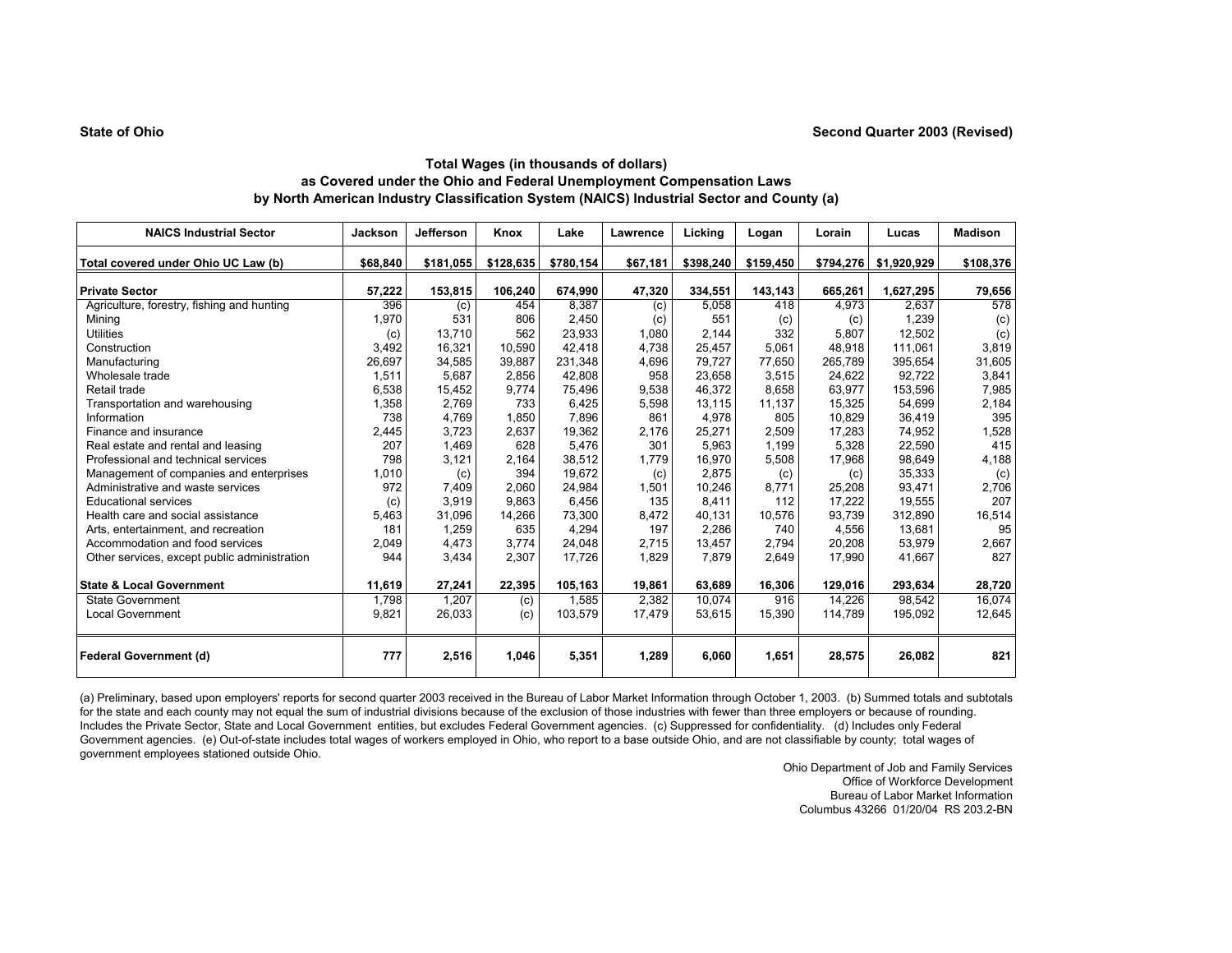#### **State of Ohio**

# **Total Wages (in thousands of dollars) as Covered under the Ohio and Federal Unemployment Compensation Laws by North American Industry Classification System (NAICS) Industrial Sector and County (a)**

| <b>NAICS Industrial Sector</b>               | <b>Mahoning</b> | <b>Marion</b> | Medina    | Meigs    | <b>Mercer</b> | Miami     | <b>Monroe</b> | Montgomery  | Morgan   | <b>Morrow</b> |
|----------------------------------------------|-----------------|---------------|-----------|----------|---------------|-----------|---------------|-------------|----------|---------------|
| Total covered under Ohio UC Law (b)          | \$716,907       | \$202,587     | \$423,707 | \$19,416 | \$105,704     | \$306,928 | \$33,913      | \$2,486,322 | \$25,314 | \$37,488      |
| <b>Private Sector</b>                        | 604,580         | 152,462       | 365,554   | 13,108   | 86,205        | 266,408   | 28,945        | 2,207,953   | 20,549   | 25,613        |
| Agriculture, forestry, fishing and hunting   | 909             | 503           | 1,225     | 473      | 1,814         | 384       | 57            | 1,529       | (c)      | 123           |
| Mining                                       | 2,581           | 296           | (c)       | 1,030    | (c)           | (c)       | 140           | (c)         | 875      | 131           |
| <b>Utilities</b>                             | 6,192           | (c)           | (c)       | (c)      | (c)           | 1,473     | (c)           | (c)         | (c)      | (c)           |
| Construction                                 | 48,387          | 7,593         | 31.964    | 2,250    | 7.854         | 14,188    | 1,038         | 100,997     | 4,898    | 2,047         |
| Manufacturing                                | 89,848          | 64,277        | 93,677    | 863      | 34,578        | 109,685   | 19,749        | 572,873     | 4,307    | 10,753        |
| Wholesale trade                              | 40,356          | 4,823         | 29,158    | 460      | 4,434         | 18,522    | 519           | 114,502     | 711      | 623           |
| Retail trade                                 | 80,390          | 14,715        | 39,735    | 2,814    | 8,056         | 29,611    | 1,274         | 155,917     | 1,368    | 3,039         |
| Transportation and warehousing               | 20,586          | 4,599         | 20,777    | 237      | 7,809         | 5,913     | 557           | 76,061      | 42       | 1,085         |
| Information                                  | 18,055          | (c)           | 4,426     | (c)      | 1.046         | 2,908     | 224           | 124,456     | 222      | 242           |
| Finance and insurance                        | 30,051          | 3,603         | 10.023    | 923      | 4,473         | 7.794     | 3,501         | 115,582     | 550      | 595           |
| Real estate and rental and leasing           | 7,740           | 1,610         | 2,896     | 33       | 419           | 1,818     | 17            | 26,486      | 11       | 106           |
| Professional and technical services          | 25,111          | 6,958         | 24,871    | 317      | 2,116         | 6,543     | 256           | 167,603     | 109      | 501           |
| Management of companies and enterprises      | 8.870           | 1,027         | 23,321    | (c)      | 255           | (c)       | (c)           | 91.494      | (c)      | (c)           |
| Administrative and waste services            | 31,212          | 3,036         | 22,648    | 120      | 1,223         | 9,769     | 95            | 103,967     | (c)      | 308           |
| <b>Educational services</b>                  | 6,175           | 356           | 1,103     | (c)      | 8             | 840       | (c)           | 43,336      | (c)      | (c)           |
| Health care and social assistance            | 142,811         | 18,756        | 37,523    | 1,938    | 6,350         | 29,841    | 697           | 363.306     | 1,726    | 3,848         |
| Arts, entertainment, and recreation          | 2,490           | 520           | 3,263     | 36       | 482           | 1.091     | 72            | 11.443      | 36       | 237           |
| Accommodation and food services              | 24,498          | 4.711         | 11,121    | 703      | 2,344         | 8,509     | 255           | 67,273      | 370      | 946           |
| Other services, except public administration | 18,320          | 4,298         | 7,015     | 312      | 2,798         | 5,610     | 264           | 58,045      | 159      | 453           |
| <b>State &amp; Local Government</b>          |                 |               |           |          |               |           |               |             |          |               |
|                                              | 112,327         | 50,124        | 58,153    | 6,308    | 19,500        | 40,520    | 4,968         | 278,368     | 4,766    | 11,875<br>902 |
| <b>State Government</b>                      | 29,943          | 16,224        | 1,880     | 396      | 2,001         | 1,564     | 314           | 24.154      | 548      |               |
| <b>Local Government</b>                      | 82,383          | 33,900        | 56,273    | 5.912    | 17.498        | 38,956    | 4,654         | 254,215     | 4,218    | 10,973        |
| <b>Federal Government (d)</b>                | 16,150          | 1,636         | 3,414     | 722      | 935           | 2,278     | 531           | 70,870      | 299      | 489           |

(a) Preliminary, based upon employers' reports for second quarter 2003 received in the Bureau of Labor Market Information through October 1, 2003. (b) Summed totals and subtotals for the state and each county may not equal the sum of industrial divisions because of the exclusion of those industries with fewer than three employers or because of rounding. Includes the Private Sector, State and Local Government entities, but excludes Federal Government agencies. (c) Suppressed for confidentiality. (d) Includes only Federal Government agencies. (e) Out-of-state includes total wages of workers employed in Ohio, who report to a base outside Ohio, and are not classifiable by county; total wages of government employees stationed outside Ohio.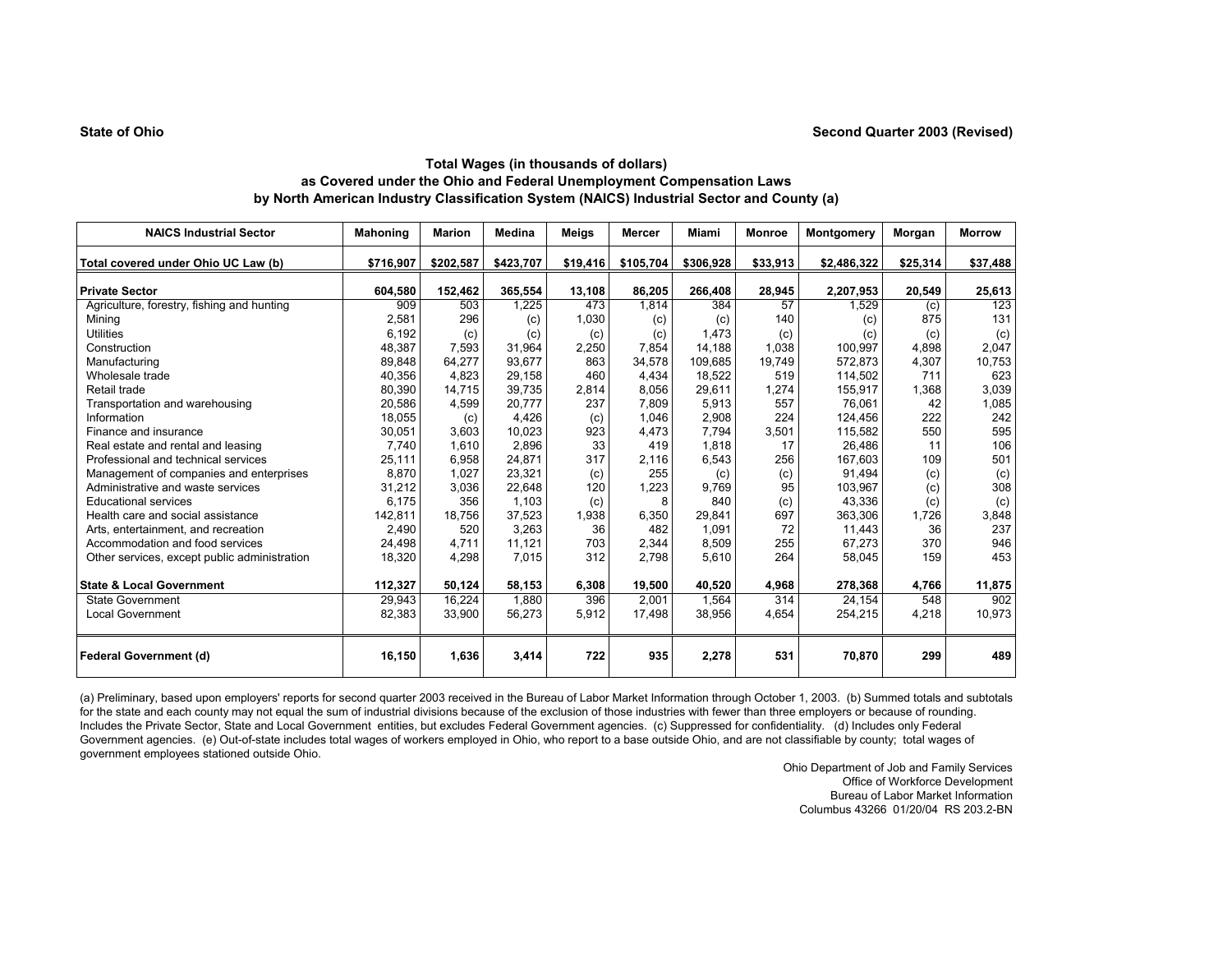| <b>NAICS Industrial Sector</b>               | <b>Muskingum</b> | <b>Noble</b> | <b>Ottawa</b> | Paulding | Perry    | Pickaway  | Pike     | Portage   | Preble   | Putnam   |
|----------------------------------------------|------------------|--------------|---------------|----------|----------|-----------|----------|-----------|----------|----------|
| Total covered under Ohio UC Law (b)          | \$245,950        | \$22,061     | \$114,337     | \$34,111 | \$44,675 | \$122,986 | \$79,968 | \$408,028 | \$73,139 | \$79,609 |
| <b>Private Sector</b>                        | 208,606          | 12,878       | 96.974        | 24.941   | 34,193   | 85,606    | 66.730   | 289,066   | 59,356   | 67,170   |
| Agriculture, forestry, fishing and hunting   | 153              | 127          | 548           | 1,739    | 101      | 562       | 352      | (c)       | 390      | 581      |
| Mining                                       | 3,334            | 823          | 2,299         | (c)      | 1,885    | (c)       | (c)      | 1.762     | (c)      | (c)      |
| <b>Utilities</b>                             | 3,169            | 168          | (c)           | (c)      | 537      | (c)       | (c)      | (c)       | (c)      | (c)      |
| Construction                                 | 9,573            | 421          | 3,973         | 1,301    | 8,079    | 5,567     | 3,611    | 19,958    | 2,750    | 7,186    |
| Manufacturing                                | 59,855           | 5,833        | 25,336        | 11,649   | 10,957   | 45,211    | 41,451   | 120,657   | 33,198   | 37,478   |
| Wholesale trade                              | 10,639           | 469          | 1,932         | 1,475    | 643      | 2.884     | 738      | 23.091    | 2,755    | 2,066    |
| Retail trade                                 | 32,134           | 1,266        | 9,657         | 2,538    | 2,765    | 8,056     | 4,222    | 31.151    | 5,370    | 4,682    |
| Transportation and warehousing               | 5,029            | 341          | 3,944         | 788      | 299      | 2,071     | 590      | 8,625     | 1,648    | 1,513    |
| Information                                  | 2,329            | 110          | 863           | 187      | 485      | 628       | 803      | 5,111     | 213      | 611      |
| Finance and insurance                        | 6,288            | 536          | 3,429         | 641      | 1,360    | 2,252     | 1,259    | 5,826     | 1,634    | 2,599    |
| Real estate and rental and leasing           | 1,529            | (c)          | 703           | 108      | 76       | 628       | 528      | 2,385     | 331      | 165      |
| Professional and technical services          | 4,694            | 136          | 1,373         | 755      | 1,158    | 1,507     | 1,725    | 9,727     | 982      | 857      |
| Management of companies and enterprises      | 3,169            | (c)          | (c)           | (c)      | (c)      | (c)       | (c)      | 4,048     | (c)      | (c)      |
| Administrative and waste services            | 3,813            | 108          | 1,215         | 153      | 281      | 2,169     | 704      | 7,406     | 1,590    | 1,342    |
| <b>Educational services</b>                  | 3.628            | (c)          | 217           | (c)      | (c)      | 21        | 131      | 4.249     | 20       | (c)      |
| Health care and social assistance            | 43,232           | 2,020        | 8,565         | 1,610    | 3,899    | 8,512     | 6,381    | 19,203    | 4,272    | 4,695    |
| Arts, entertainment, and recreation          | 1,158            | (c)          | 3,399         | (c)      | 94       | 620       | 260      | 6.419     | 190      | 345      |
| Accommodation and food services              | 8,880            | 325          | 6,442         | 513      | 883      | 2,811     | 1,558    | 11.549    | 2,120    | 1,317    |
| Other services, except public administration | 5,999            | 157          | 2,536         | 632      | 538      | 1,360     | 694      | 7,237     | 1,405    | 1,136    |
| <b>State &amp; Local Government</b>          | 37,344           | 9,183        | 17,363        | 9,170    | 10,481   | 37,380    | 13,238   | 118,962   | 13,784   | 12,439   |
| <b>State Government</b>                      | 4,071            | (c)          | 2.003         | 272      | 425      | 17,010    | 767      | 51,106    | 1,526    | 529      |
| <b>Local Government</b>                      | 33,273           | (c)          | 15,360        | 8,898    | 10,056   | 20,370    | 12,471   | 67,855    | 12,258   | 11,911   |
| <b>Federal Government (d)</b>                | 3,037            | 209          | 1,609         | 438      | 601      | 859       | 708      | 3,028     | 787      | 675      |

(a) Preliminary, based upon employers' reports for second quarter 2003 received in the Bureau of Labor Market Information through October 1, 2003. (b) Summed totals and subtotals for the state and each county may not equal the sum of industrial divisions because of the exclusion of those industries with fewer than three employers or because of rounding. Includes the Private Sector, State and Local Government entities, but excludes Federal Government agencies. (c) Suppressed for confidentiality. (d) Includes only Federal Government agencies. (e) Out-of-state includes total wages of workers employed in Ohio, who report to a base outside Ohio, and are not classifiable by county; total wages of government employees stationed outside Ohio.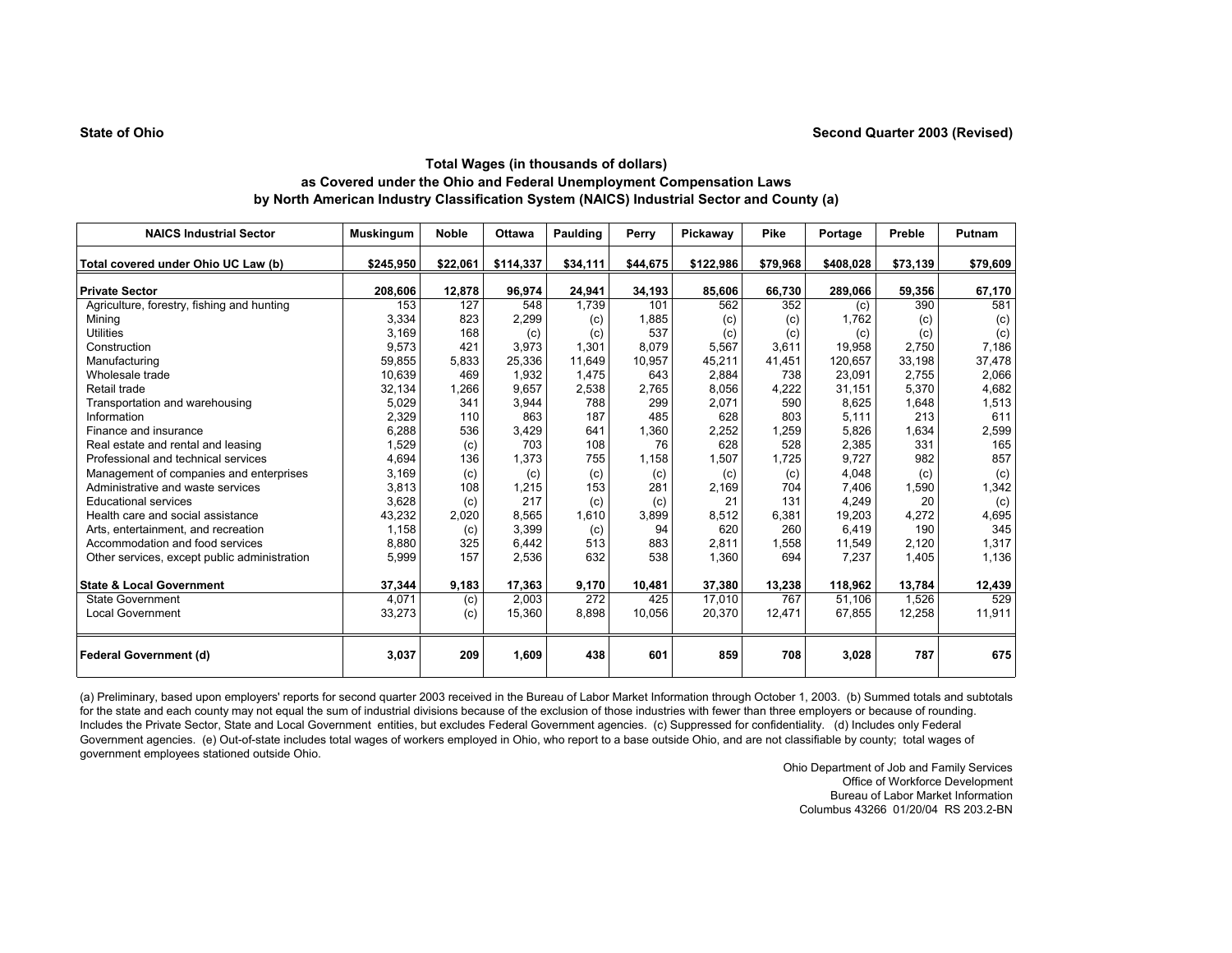| <b>NAICS Industrial Sector</b>               | <b>Richland</b> | <b>Ross</b> | <b>Sandusky</b> | <b>Scioto</b> | Seneca    | <b>Shelby</b> | <b>Stark</b> | <b>Summit</b> | <b>Trumbull</b> | <b>Tuscarawas</b> |
|----------------------------------------------|-----------------|-------------|-----------------|---------------|-----------|---------------|--------------|---------------|-----------------|-------------------|
| Total covered under Ohio UC Law (b)          | \$447,234       | \$198,286   | \$189,614       | \$157,258     | \$147,232 | \$245,403     | \$1,242,862  | \$2,215,964   | \$703,956       | \$225,248         |
| <b>Private Sector</b>                        | 374,890         | 154,244     | 162,779         | 113,525       | 125,048   | 223,858       | 1,092,952    | 1,943,121     | 616,612         | 189,965           |
| Agriculture, forestry, fishing and hunting   | 644             | 258         | 623             | 217           | 577       | 206           | 1,325        | 1,606         | 205             | 892               |
| Mining                                       | (c)             | 180         | (c)             | 75            | 1,972     | (c)           | 5,146        | 1,392         | 585             | 3,740             |
| <b>Utilities</b>                             | (c)             | 2,617       | (c)             | 1,411         | 1,420     | (c)           | 10,215       | 35,956        | 2,763           | 847               |
| Construction                                 | 16,074          | 9,274       | 7,329           | 8,554         | 8,333     | 14,474        | 71,077       | 99,760        | 20,095          | 11,384            |
| Manufacturing                                | 162,685         | 48,149      | 88,925          | 17,898        | 52,844    | 136,874       | 346,675      | 429,215       | 321,523         | 68,320            |
| Wholesale trade                              | 11,446          | 5,219       | 4.738           | 2,149         | 4,589     | 16,585        | 80,386       | 140,935       | 22,227          | 10,157            |
| Retail trade                                 | 37,421          | 19,713      | 15,046          | 14,417        | 10.703    | 12.178        | 109,963      | 194,020       | 54,614          | 21,557            |
| Transportation and warehousing               | 9.797           | 4.409       | 2.116           | 3,348         | 2,299     | 6,057         | 18.337       | 71,549        | 20,441          | 7,233             |
| Information                                  | 13,550          | 6,252       | 2,052           | 1,772         | 1,835     | 2,178         | 17,832       | 54,654        | 9,008           | 2,752             |
| Finance and insurance                        | 12,093          | 3,721       | 3,685           | 4,157         | 6,634     | 2,819         | 56,184       | 102,512       | 17,068          | 6,287             |
| Real estate and rental and leasing           | 2,190           | 1,357       | 951             | 820           | 710       | 1,211         | 8,844        | 20,991        | 7,044           | 1,468             |
| Professional and technical services          | 8,533           | 2,368       | 2,151           | 2,991         | 2,589     | 3,456         | 43,643       | 116,553       | 14,517          | 5,082             |
| Management of companies and enterprises      | 1,335           | 907         | 1,025           | 379           | 685       | (c)           | 16.445       | 164.883       | 7,016           | 1,520             |
| Administrative and waste services            | 15,342          | 6,355       | 3,883           | 6.702         | 2.702     | 5,012         | 36.526       | 91.319        | 17,475          | 6,176             |
| <b>Educational services</b>                  | 1,516           | 605         | (c)             | 833           | 4,871     | 684           | 14,525       | 18,205        | 2,600           | 610               |
| Health care and social assistance            | 54,953          | 33,305      | 19,267          | 40,044        | 15,316    | 13,040        | 182,307      | 282,767       | 70,858          | 26,346            |
| Arts, entertainment, and recreation          | 1,985           | 713         | 1,260           | 271           | 530       | 249           | 6,170        | 14,207        | 2,925           | 952               |
| Accommodation and food services              | 12,765          | 6,055       | 3,992           | 5,340         | 3,893     | 3,604         | 37,062       | 57,284        | 16,376          | 8,618             |
| Other services, except public administration | 9,960           | 2,788       | 4,597           | 2,146         | 2,545     | 3,353         | 30,289       | 45,314        | 9,272           | 6,023             |
| <b>State &amp; Local Government</b>          | 72,344          | 44,042      | 26,835          | 43,733        | 22,184    | 21,545        | 149,910      | 272,843       | 87,343          | 35,282            |
| <b>State Government</b>                      | 18,055          | 19,118      | 2,126           | 17,985        | (c)       | 3,828         | 15,022       | 50,518        | 9,554           | 5,618             |
| <b>Local Government</b>                      | 54,289          | 24,924      | 24,709          | 25,748        | (c)       | 17,717        | 134,888      | 222,325       | 77,790          | 29,665            |
| <b>Federal Government (d)</b>                | 7,543           | 20,107      | 1,277           | 1,797         | 1,280     | 857           | 12,889       | 29,868        | 5,623           | 2,221             |

(a) Preliminary, based upon employers' reports for second quarter 2003 received in the Bureau of Labor Market Information through October 1, 2003. (b) Summed totals and subtotals for the state and each county may not equal the sum of industrial divisions because of the exclusion of those industries with fewer than three employers or because of rounding. Includes the Private Sector, State and Local Government entities, but excludes Federal Government agencies. (c) Suppressed for confidentiality. (d) Includes only Federal Government agencies. (e) Out-of-state includes total wages of workers employed in Ohio, who report to a base outside Ohio, and are not classifiable by county; total wages of government employees stationed outside Ohio.